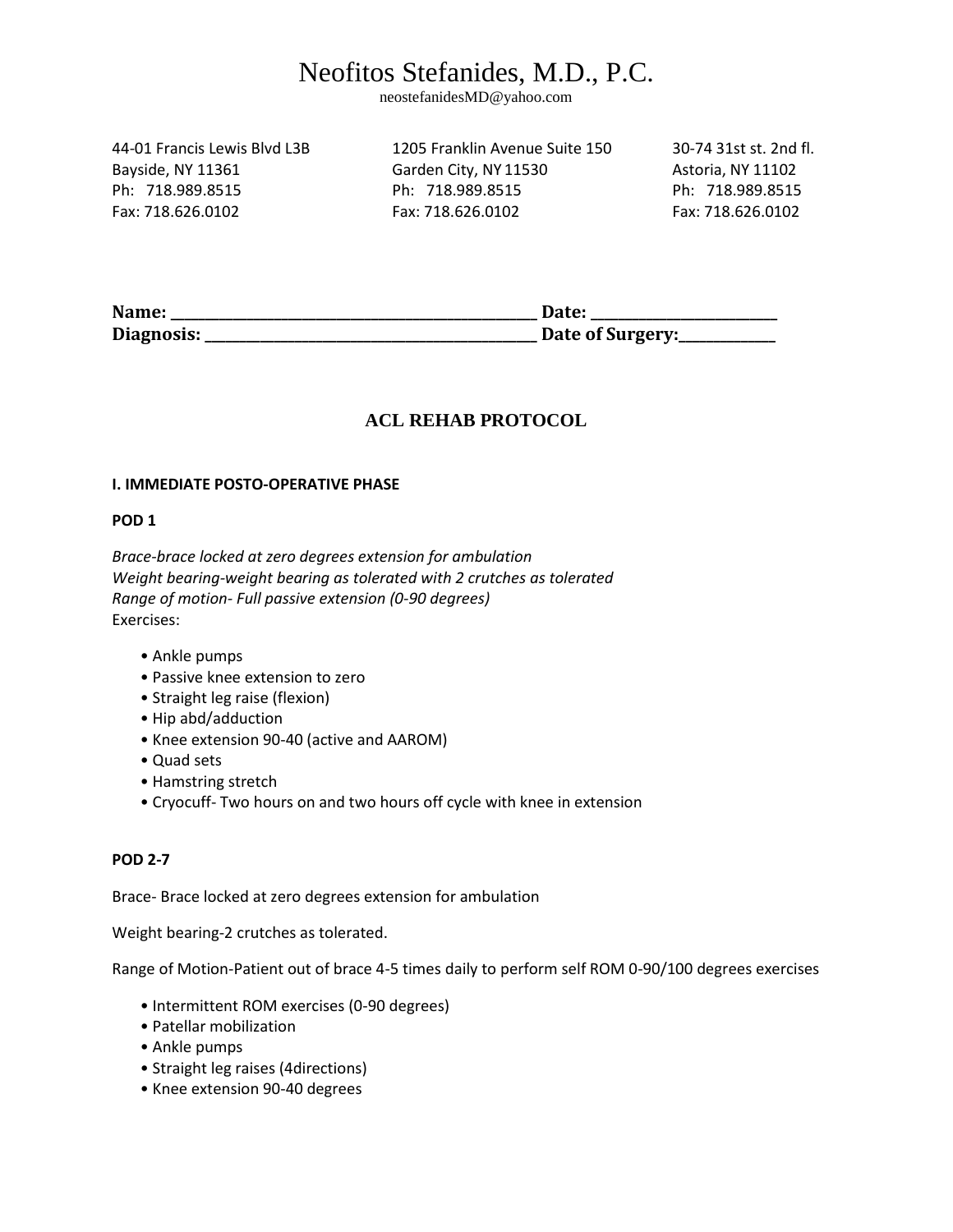neostefanidesMD@yahoo.com

44-01 Francis Lewis Blvd L3B 1205 Franklin Avenue Suite 150 30-74 31st st. 2nd fl. Bayside, NY 11361 Garden City, NY 11530 Astoria, NY 11102 Ph: 718.989.8515 Ph: 718.989.8515 Ph: 718.989.8515 Fax: 718.626.0102 Fax: 718.626.0102 Fax: 718.626.0102

• Continue quad sets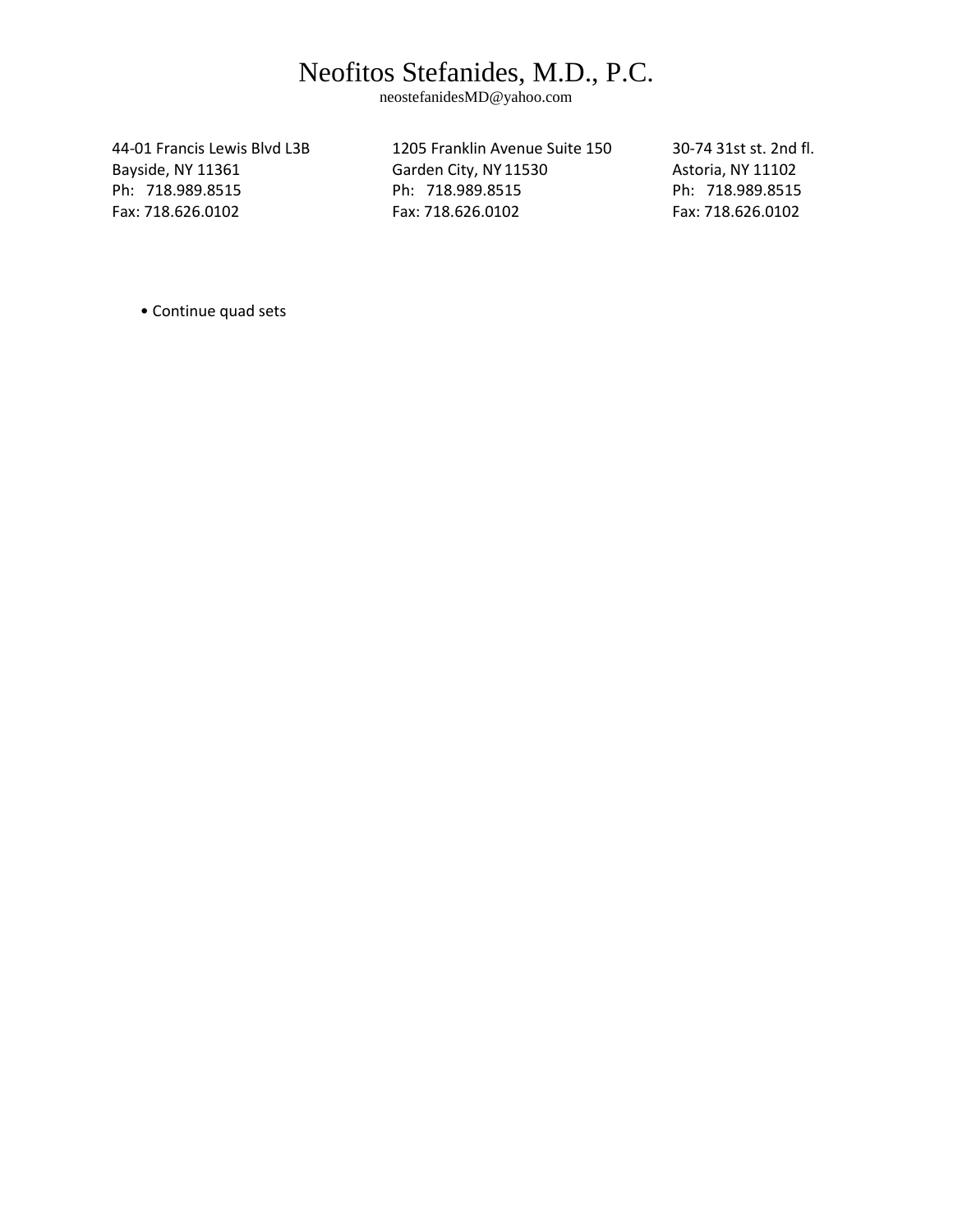neostefanidesMD@yahoo.com

44-01 Francis Lewis Blvd L3B 1205 Franklin Avenue Suite 150 30-74 31st st. 2nd fl.

Bayside, NY 11361 Garden City, NY 11530 Astoria, NY 11102 Ph: 718.989.8515 Ph: 718.989.8515 Ph: 718.989.8515 Fax: 718.626.0102 Fax: 718.626.0102 Fax: 718.626.0102

### **II. MAXIMUM PROTECTION PHASE (Week 2-8)**

*Goals: Absolute control of external forces and protect graft Nourish articular cartilage Decrease swelling Prevent quad atrophy*  **A: Week Two** 

*Brace- Brace locked at zero degrees for ambulation only; Unlocked for self ROM (4-5 times a day) Weight bearing- As tolerated (goal to discontinue crutches 14 days postop) Range of motion – Self ROM (4-5 times daily), Emphasis on maintaining zero degrees passive extension*  **Exercises** 

- Multi-angle isometrics at 90, 60, 30 degrees
- Leg raises (4 planes)
- Hamstring curls (isometrics)
- Knee extension 90-40 degrees
- Mini squats (0-30) and weight shifts
- Leg press (0-60)
- PROM/AAROM 0-105 degrees
- Patella mobilization
- Hamstring and calf stretching
- Proprioception training
- Well leg exercises

Passive Resistive Exercise Program-start with 1 lb., progress 1 lb per week **Discontinue brace at end of week 2** 

### **B: Week Four**

Range of motion-Self ROM (4-5 times daily), emphasis on maintining zero degrees passive extension

Exercises:

- Same as week two
- PROM 0-125
- Bicycle for ROM stimulus and endurance
- Pool walking program, swimming
- Initiate eccentric quads 40-100 (isotonic only)
- Leg press (0-60)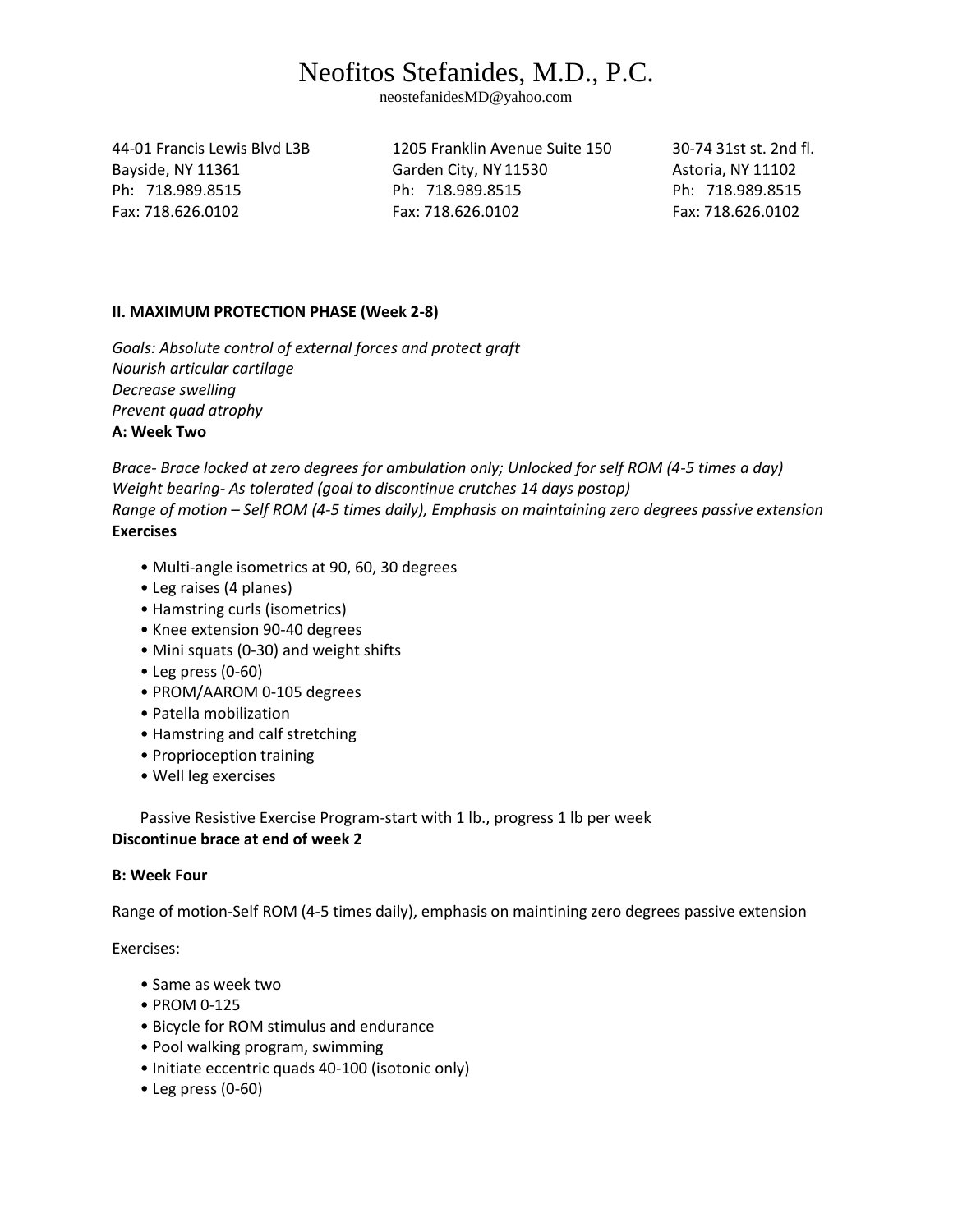neostefanidesMD@yahoo.com

44-01 Francis Lewis Blvd L3B 1205 Franklin Avenue Suite 150 30-74 31st st. 2nd fl. Bayside, NY 11361 Garden City, NY 11530 Astoria, NY 11102 Ph: 718.989.8515 Ph: 718.989.8515 Ph: 718.989.8515 Fax: 718.626.0102 Fax: 718.626.0102 Fax: 718.626.0102

- Emphasis closed kinetic chain exercises
- Stair master

#### **C: Week Six**

Exercises:

- Same as week four
- Hamstring curls (light resistance)
- AROM 0-115 degrees
- PROM 0-125 degrees
- Emphasize closed chain exercises
- Bicycle/ stairmaster etc.
- Continue passive resistive exercise program

### **III. Moderate protection phase (week 10-16)**

*Goals: Maximim strengthening for quads/lower extremity Protect patellofemoral joint*  **Exercises:** 

- Knee extension (90-40 degrees)
- Leg press (0-60)
- Mini squats (0-45)
- Lateral step ups
- Hamstring curls
- Hip abd/add
- Toe/calf raises
- Bicycle
- Stairmaster
- Wall squats
- Lunges
- Pool Running
- Proprioceptive training
- Continue Passive resistive exercise progression (No weight restriction)

### **IV. Light Avctivity Phase (Month 4-5)**

*Criteria to enter phase IV* 

- o *AROM 0-125 degrees*
- o *Minimal/no effusion*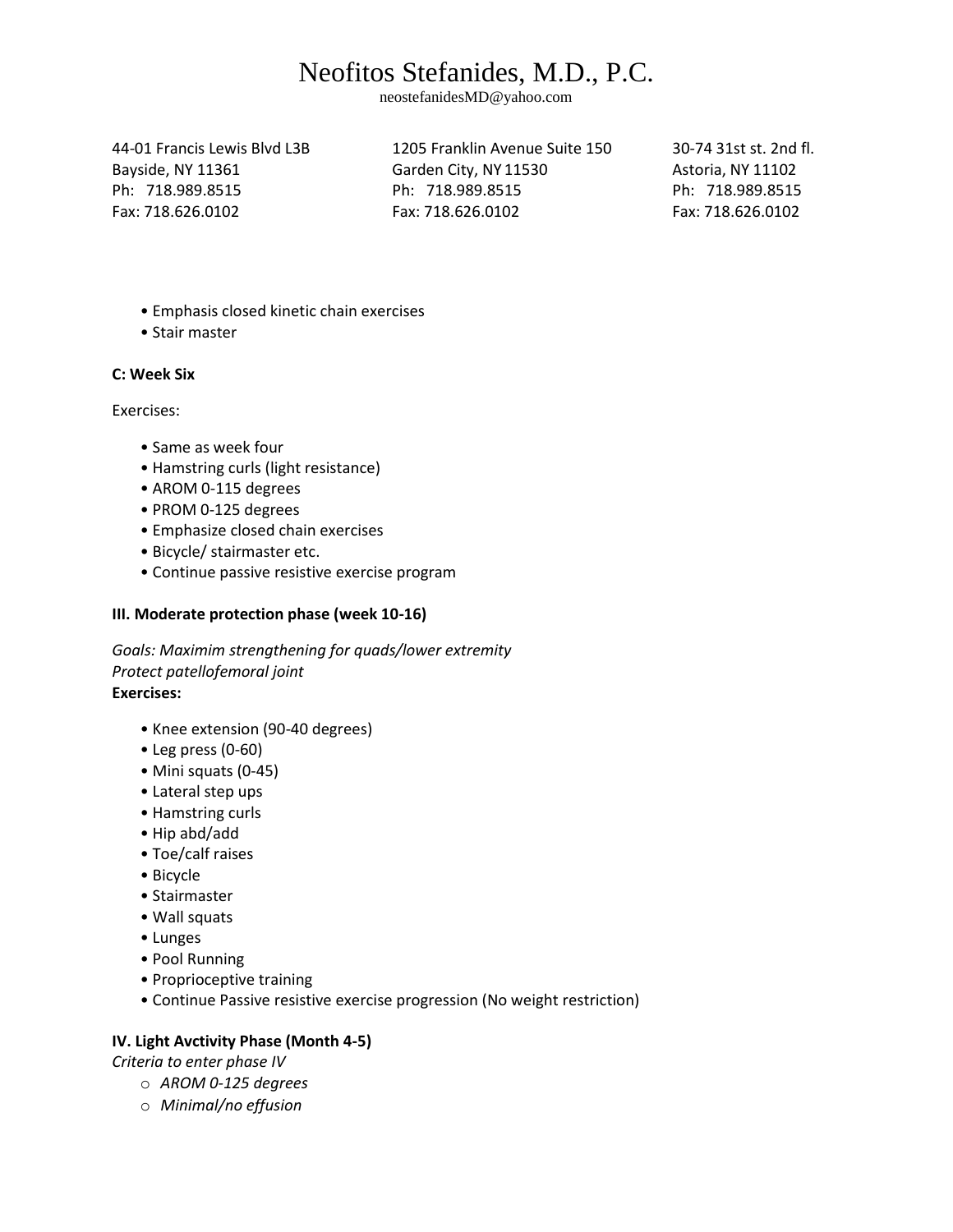neostefanidesMD@yahoo.com

44-01 Francis Lewis Blvd L3B 1205 Franklin Avenue Suite 150 30-74 31st st. 2nd fl.

Bayside, NY 11361 Garden City, NY 11530 Astoria, NY 11102 Ph: 718.989.8515 Ph: 718.989.8515 Ph: 718.989.8515 Fax: 718.626.0102 Fax: 718.626.0102 Fax: 718.626.0102

o *Satisfactory clinical exam* 

*Goals: Development of strength, power, endurance. Begin gradual return to functional activities*  A: Week 20-21 Exercises

- Emphasize eccentric quad work
- Continue closed chain exercises, step ups, mini-squats, leg press
- Continue knee extension 90-40 degrees
- Hip abduction/adduction
- Initiate plyometric program
- Initiate outdoor running program
- Initiate agility program
- Sport specific training and drills
- Hamstring curls and stretches
- Calf raises
- Bicycle for endurance
- Pool running (forward/backward)
- Walking program
- Stairmaster
- High speed isokinetics